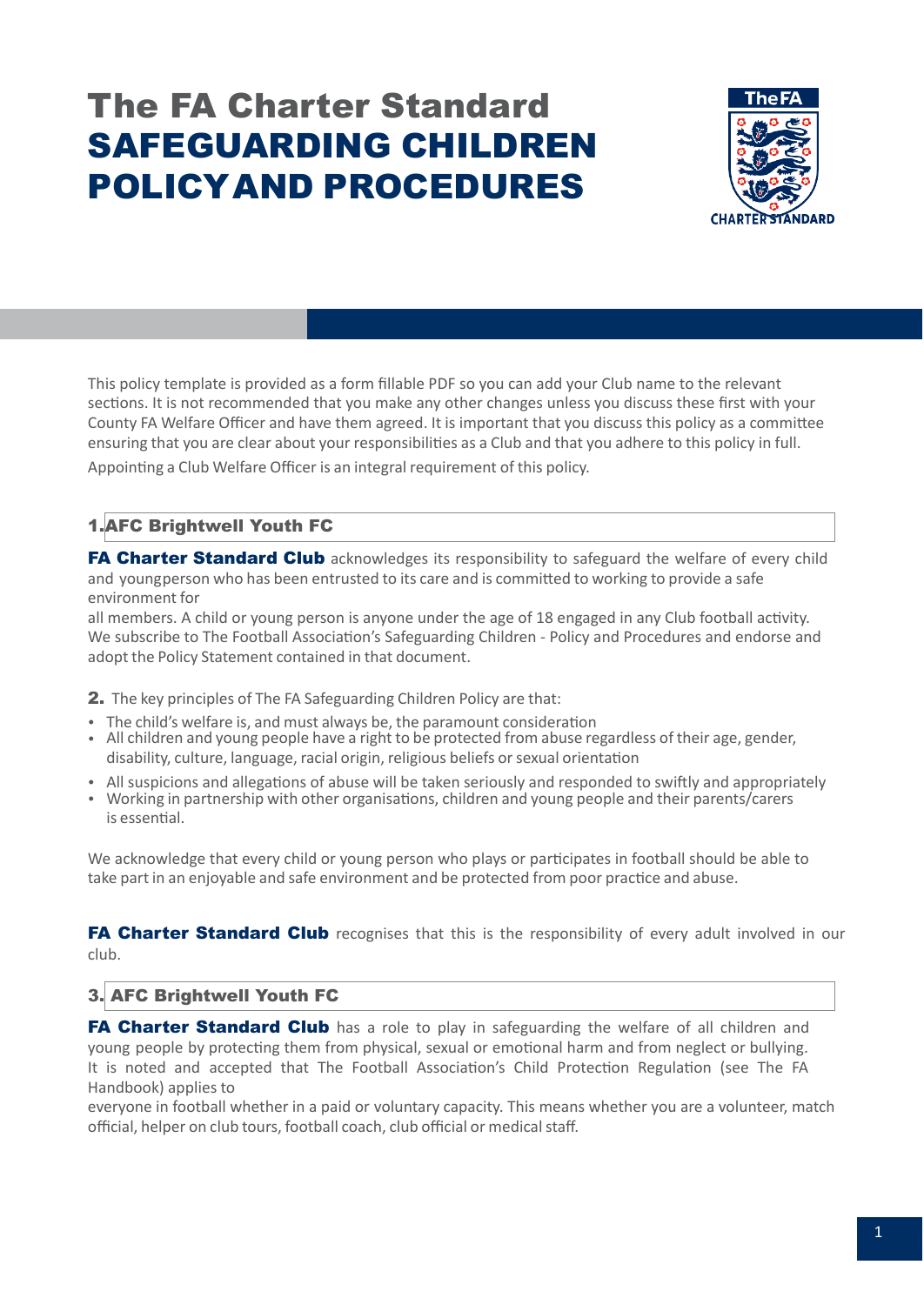- 4. We endorse and adopt The FA's Responsible Recruitment guidelines for recruiting volunteers and we will:
- Develop a role profile
- Request identification documents
- As a minimum meet and chat with the applicant(s) and where possible conduct interviewsbefore appointing
- Request and follow up with two references before appointing
- Require an FA CRB Unit Enhanced Disclosure where appropriate in line with FA guidelines.

All our current members who are regularly caring for, supervising, training or being in sole charge of children and young people will be required to complete a CRB Enhanced Disclosure via The FA CRB Unit . If there are concerns regarding the appropriateness of an individual who is already involved or who has approached us

to become part of **our club,** guidance will be sought from The Football Association. It is noted and accepted that The FA will consider the relevance and significance of the information obtained via The FA CRB Unit Enhanced CRB Disclosure and that all decisions will be made in the best interests of children and young people.

It is accepted that The FA aims to prevent people with a history of relevant and significant offending from having contact with children or young people and the opportunity to influence policies or practice with children or young people. This is to prevent direct sexual or physical harm to children and to minimise the risk of 'grooming' within football.

**Please note:** The policy on CRB Enhanced Disclosures will be subject to change, in light of the Protection of Freedoms Act 2012. Further information will be provided on this via TheFA.com and via the County FA Welfare Officers.

### 5. AFC Brightwell Youth FC

**FA Charter Standard Club** supports The FA's Whistle blowing Policy. Any adult or young person withconcerns about a colleague can 'whistle blow' by contacting The FA Safeguarding Team on

0844 980 8200 4787, by writing to The FA Case Manager at The Football Association,

Wembley Stadium, PO Box 1966, London SW10 9EQ or alternatively by going direct to the Police, Children's Social Care or the NSPCC. Our club encourages everyone to know about this information and utilise it if necessary.

### 6. AFC Brightwell Youth FC

FA Charter Standard Club has appointed a Club Welfare Officer (CWO) in line with The FA's role profile and required completion of the Safeguarding Children and Welfare Officers Workshop. The post holder will be involved with Welfare Officer training provided by The FA and/or CFA. The CWO is the first point of contact for all Club committee members regarding concerns about the welfare of any child or young person. The CWO will liaise directly with the CFA Welfare Officer and will be familiar with the proceduresfor

referring anyconcerns. They will also play a proactive role in increasing awareness of Respect, poor practice, and abuse amongst their Club members.

**7.** We acknowledge and endorse The FA's identification of bullying as a category of abuse. Bullying of any kind is not acceptable in our league. If bullying does occur, all players or parents/carers should be able to telland know that incidents will be dealt with promptly. Incidents need to be reported to the CWO or alternatively, in cases of serious bullying, we may contact the CFA Welfare Officer.